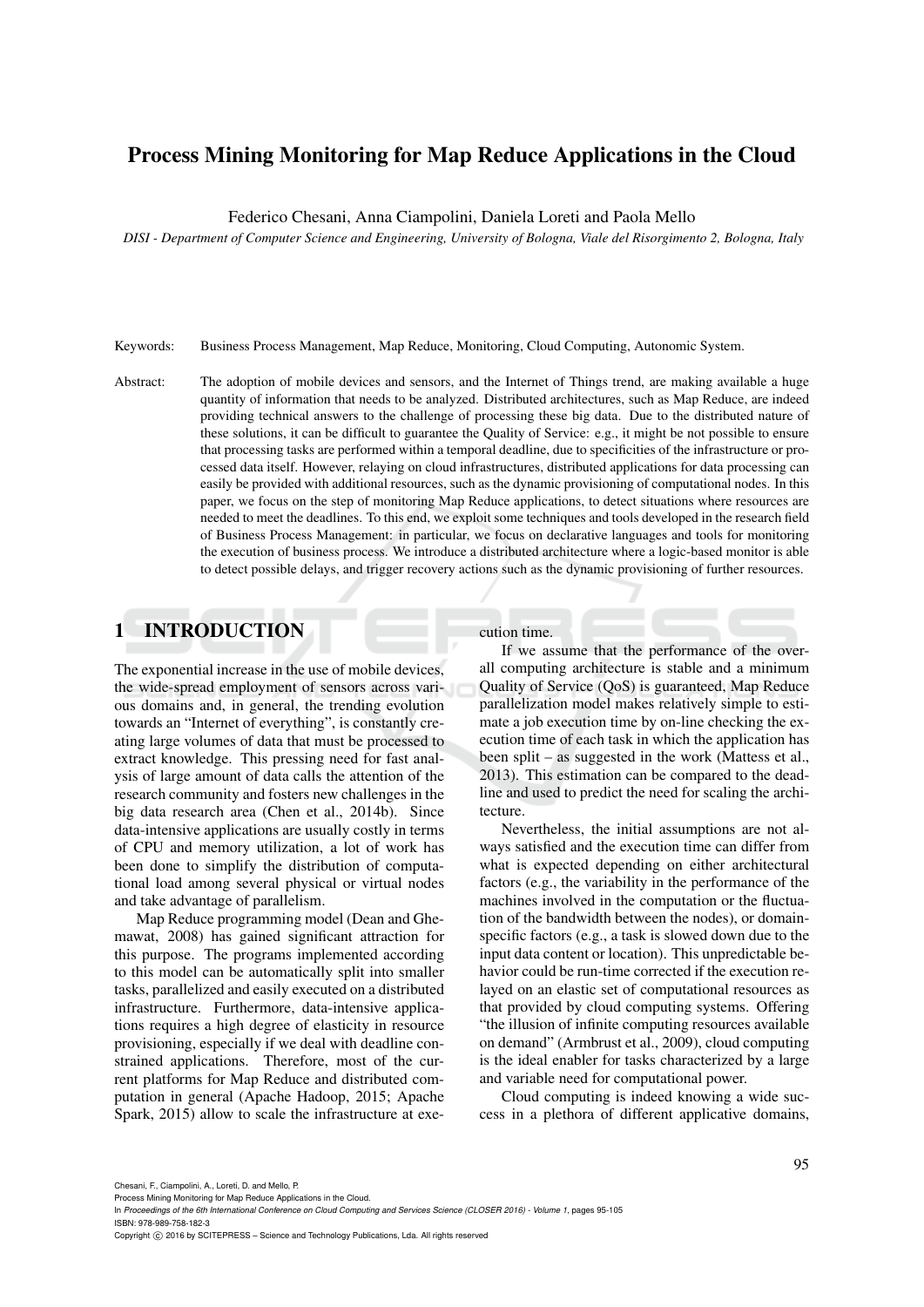thanks to the maturity of standards and implementations. Usually, the cloud is the preferred choice for applications that must comply to a set of contract terms and functional and non-functional requirements specified by a service level agreement (SLA). The complexity of the resulting overall system, as well as the dynamism and flexibility of the involved processes, often require an on-line operational support checking compliance. Such monitor should detect when the overall system deviates from the expected behavior, and raise an alert notification immediately, possibly suggesting/executing specific recovery actions. This run-time monitoring/verification aspect – i.e., the capability of determining during the execution if the system exhibits some particular behavior, possibly compliance with the process model we have in mind – is still matter of an intense research effort in the emergent Process Mining area. As pointed out in (Van Der Aalst et al., 2012), applying Process Mining techniques in such an online setting creates additional challenges in terms of computing power and data quality.

Starting point for Process Mining is an event log. We assume that in the architecture going to be analyzed it is possible to sequentially record events. Each event refers to an activity (i.e., a well-defined step in some process/task) and it is related to a particular process instance. Note that, in case of a distributed computation, we also need extra information such as, for instance, the resource/node executing, initiating and finishing the process/task, the timestamp of the event, or other data elements.

While, in an cloud architecture, several tools exist for performing a generic, low-level monitoring task (Ceilometer, 2015; Amazon Cloud Watch, 2015), we also advocate the use of an application-/processoriented monitoring tool in the context of Process Mining in order to run-time check the conformance of the overall system. Essentially, the goal of this work is to apply the well-known Process Mining techniques to the monitoring of complex distributed applications, such as Map Reduce in a cloud environment.

Since Map Reduce applications typically operate in dynamic, complex and interconnected environments demanding high flexibility, a detailed and complete description of their behavior seems to be very difficult, while the elicitation of the (minimal) set of behavioral constraints/properties that must be respected to correctly execute the process (and that cannot be directly incorporated at design time into the system) can be more realistic and useful. Therefore, in this context, we will adopt a verification framework based on constraints, called MOBUCON EC (Monitoring business constraints with Event Calculus (Montali et al., 2013b)), able to dynamically monitor streams of events characterizing the process executions (i.e., running cases) and check whether the constraints of interest are currently satisfied or not. MOBUCON is an extension of the constraint-based Declare language (Pesic and van der Aalst, 2006) and is data aware. This allows us to specify properties of the system to be monitored involving time constraints and task data. The Event Calculus (EC) formalization has been proven a successful choice for dealing with runtime verification and monitoring, thanks to its high expressiveness and the existence of reactive, incremental reasoners (Montali et al., 2013b).

This work presents an on-line monitoring system to check the compliance of each node of a distributed infrastructure for data processing running on a cloud environment. The resulting information is used for taking scaling decisions and dynamically recovering from critical situations with a best effort approach (by means of an underlying previously implemented infrastructure layer). This could be considered as a first step towards a Map Reduce engine with autonomic features either in run-time detecting undesired task behaviors, or in handling such events with dynamic provisioning of computational resources in a cloud scenario.

The paper is organized as follows. In Section 2, after introducing the applicative scenario based on the Map Reduce model, we present the overall architecture, describing the main components and their relationships. A special emphasis is given to the monitoring block, based on declarative constraints. Section 3 presents the use case scenario, based on the execution of a well-known benchmark over the popular Map Reduce platform Hadoop. This section also includes the experimental results demonstrating the potential of our approach. Related work and Conclusions follow.

# 2 SYSTEM CONTEXT AND SPECIFICATIONS

In this section, we propose a framework architecture to online detect user-defined critical situations in a Map Reduce environment and autonomously react by providing or removing resources according to highlevel rules definable in declarative language.

### 2.1 Applicative Scenario

Map Reduce is a programming model able to simplify the complexity of parallelization. Following this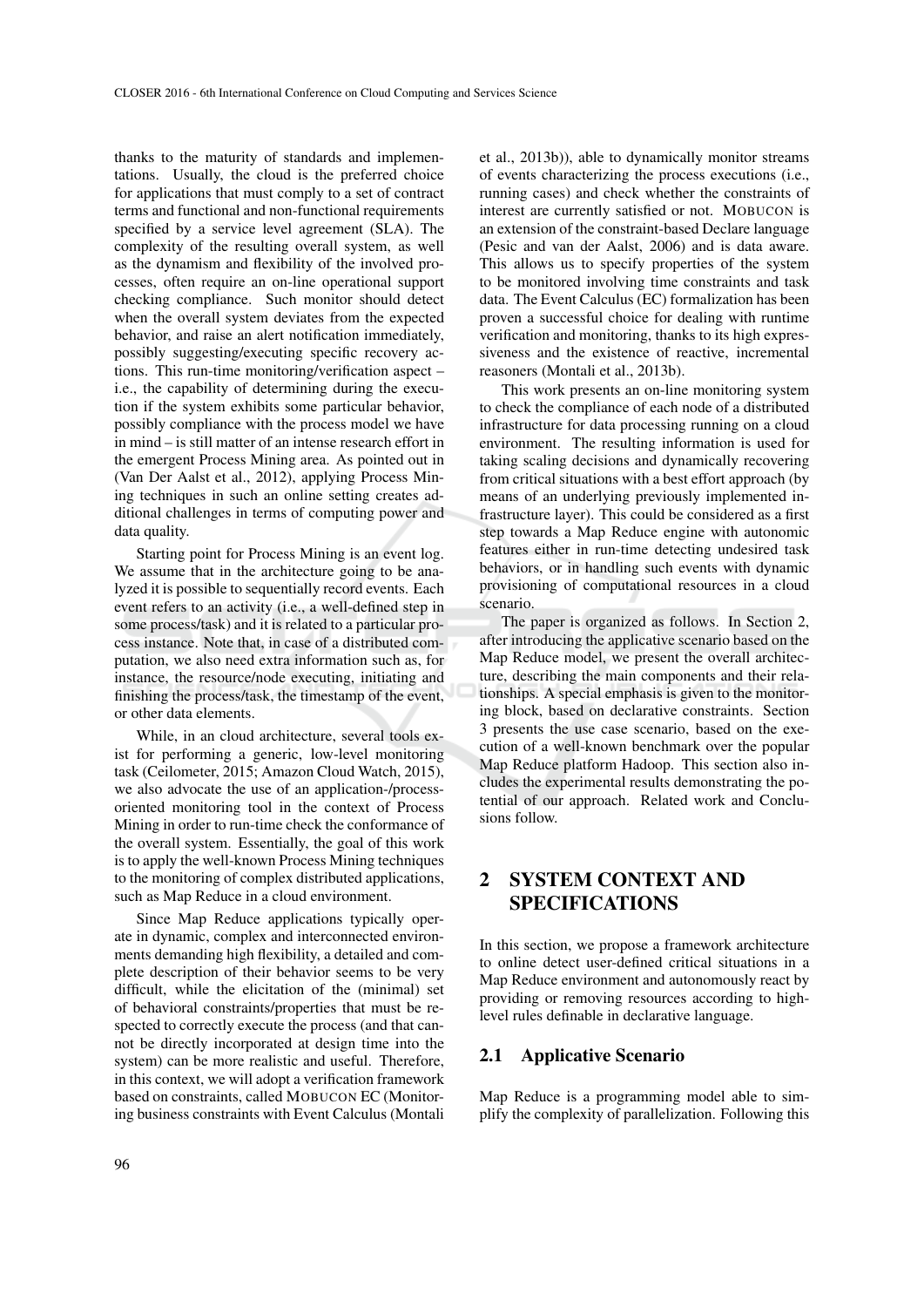approach, the input data-set is partitioned into an arbitrary number of parts, each exclusively processed by a different computing task, the *mapper*. Each *mapper* produces intermediate results (in the form of *key/value* pairs) that are collected and processed by other tasks, called *reducers*, in charge of calculating the final results by merging the *values* associated to the same *key*. The most important feature of MapReduce is that programs implemented according to this model are intrinsically parallelizable.

In this scenario, the estimation of the execution time can be crucial to check deadline or detect bottlenecks but the time to execute each *mapper* or *reducer* task can vary depending on different factors – e.g., the content of the block of input data analyzed, the performance of the machine on which the task is executed, the location of the input data (local to the task or on another machine), the bandwidth between the physical nodes of the distributed infrastructure. For this reason, the prediction of the execution time for Map Reduce applications is not a trivial task.

Since elasticity is so crucial in the data-intensive scenario, all the main platforms that implement the Map Reduce model offer application scale-up/-down as a feature, making relatively simple to add (or remove) computational nodes to the distributed infrastructure while performing a data-intensive analysis.

#### 2.2 Framework Architecture

The main component of the proposed architecture is Map Reduce Auto-scaling Engine. This applicationlevel software consists of three main subcomponents (grey blocks in Figure 1): the Monitoring, Recovery and Platform Interface. These elements interacts with the Map Reduce platform to detect and react to anomalous sequences of events in the execution flow.

The Monitoring component takes as input a highlevel specification of the system properties describing the expected behavior of a Map Reduce workflow and the on-line sequence of events from the Map Reduce platform's log. Given these input data, the Monitoring component is able to rise alerts whenever the execution flow violates user-defined constraints. The alarms are evaluated by the Recovery component in order to estimate how many computational nodes must be provisioned (or de-provisioned) to face the critical condition according to user-defined rules taken as input.

Finally, the Platform Interface is in charge of translating the requests for new Map Reduce nodes into virtual machine (VM) provisioning requests to the infrastructure manager. The Platform Interface is also responsible for the installation of Map Reduce-



Figure 1: Framework architecture.

specific software on the newly provided virtual machines (VMs). The output of this subcomponent is a new configuration of the computing cluster with a different number of working nodes.

As shown in Figure 1, Map Reduce Auto-scaling Engine relays on a lower level component called Hybrid Infrastructure as a Service (HyIaaS) for the provisioning of VMs (Loreti and Ciampolini, 2015). This layer encapsulates the cloud functionality and interacts with different infrastructures to realize a hybrid cloud: if the resources of a private (company-owned) on-premise cloud are no longer enough, HyIaaS redirects the scale-up request to an off-premise public cloud. Therefore, thanks to HyIaaS, the resulting cluster of VMs for Map Reduce computation can be composed by VMs physically deployed on different clouds. Further details about HyIaaS can be found in (Loreti and Ciampolini, 2015).

The hybrid nature of the resulting cluster is often very useful (especially if the on-premise cloud has limited capacity) but can also further exacerbate the problem of Map Reduce performance prediction. If part of the computing nodes is available through a higher latency, the execution time can be substantially afflicted by the allocation of the tasks and the amount of information they trade with each other. Despite the complexity of the scenario, we want the monitoring system to offer a simple interface for the elicitation of the properties to be respected. Nonetheless, it should be able to rapidly identify critical situations. To this end, we apply the MOBUCON framework to the monitoring component and benefit from the application of well-known Process Mining techniques to our environment.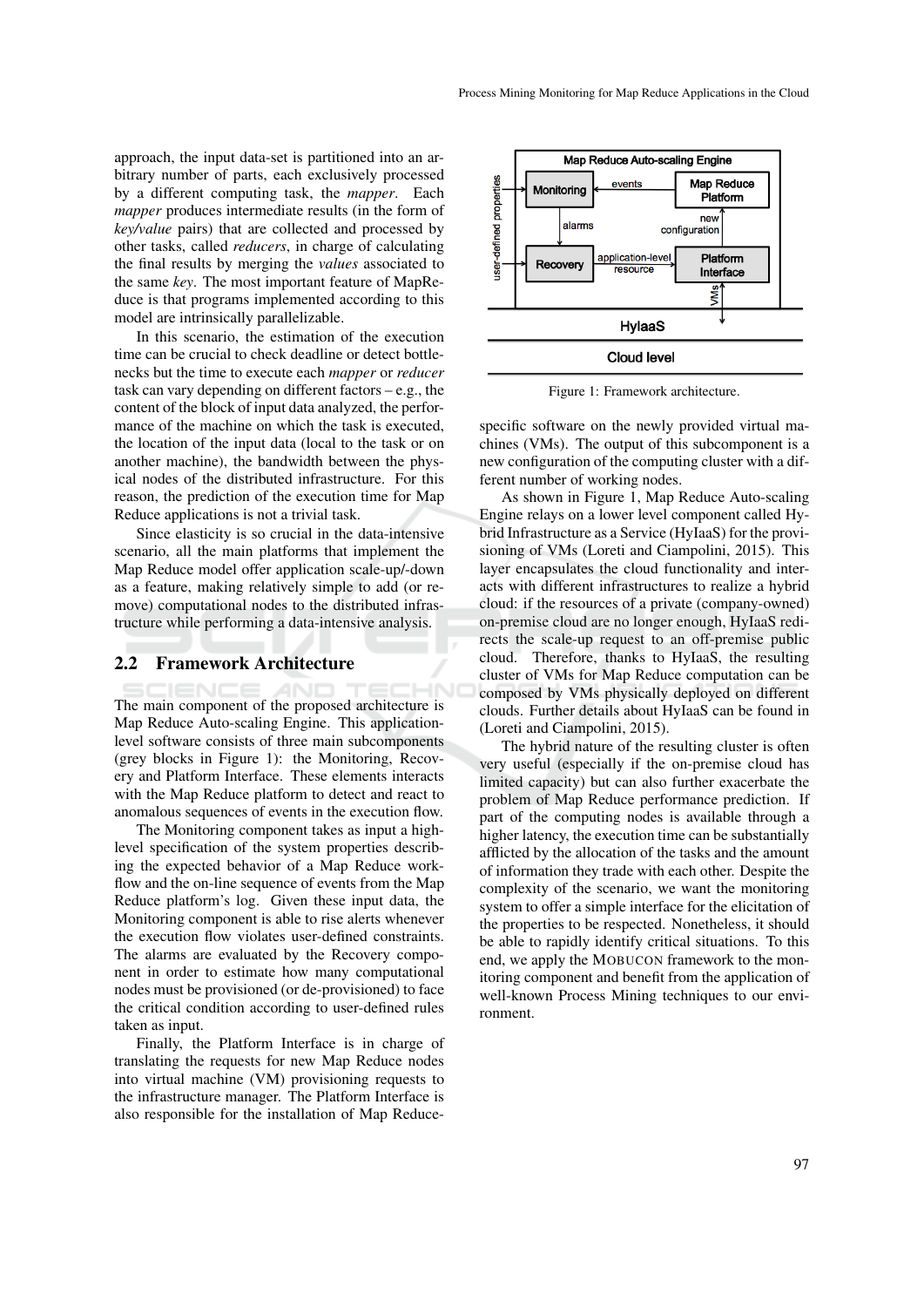## 2.3 Monitoring the System Execution w.r.t. Declarative Constraints

Monitoring complex processes such as Map Reduce approaches in dynamic and hybrid clouds has two fundamental requirements: on one hand, there is the need of a language expressive enough to capture the complexity of the process and to represent the key properties that should be monitored. Of course, for practical applications, such language should come already equipped with sound algorithms and reasoning tools. On the other hand, any monitor must produce results in a timely fashion, being the analysis carried out on the fly, typically during the system execution.

Declarative languages are one of the solutions proposed in the field of Business Process Management to answer the above requirements. In particular, they have been adopted to model business rules and loosely-structured processes, mediating between support and flexibility.

Among the many proposals, we focused on the Declare language (Pesic and van der Aalst, 2006), a graphical, declarative language for the specification of activities and constraints. The Declare language has been extended with temporal deadlines and dataaware constructs in (Montali et al., 2013b; Montali et al., 2013a), where also the MOBUCON tool has been presented, together with some figures about its performances in a run-time context.

Declare is a graphical language focused on *activities* (representing atomic units of work), and *constraints*, which model expectations about the (non) execution of activities. Constraints range from classical sequence patterns to loose relations, prohibitions and cardinality constraints. They are grouped into four families: *(i) existence* constraints, used to constrain the number of times an activity must/can be executed; *(ii) choice* constraints, requiring the execution of some activities selecting them among a set of available alternatives; *(iii) relation* constraints, expecting the execution of some activity when some other activity has been executed; *(iv) negation* constraints, forbidding the execution of some activity when some other activity has been executed. Tab. 1 shows few simple Declare constraints.

The Declare language provides a number of advantages: being inherently declarative and open, it supports the modeler in the elicitation of the (minimal) set of behavioral *constraints* that must be respected by the process execution. Acceptable execution courses are not explicitly enumerated, but rather, they are implicitly defined by the execution traces that comply with all the constraints. In this sense, Declare is indeed a notable example of *flexibility by design*.



| $1*$<br>$\Omega$<br>b<br>a | <b>Absence</b> The target activity a cannot<br>be executed<br><b>Existence</b> Activity b must be exe-<br>cuted at least once |
|----------------------------|-------------------------------------------------------------------------------------------------------------------------------|
| h<br>а                     | <b>Response</b> Every time the source ac-<br>tivity a is executed, the target activity<br>b must be executed after a          |
| h<br>a                     | <b>Precedence</b> Every time the source<br>activity b is executed, a must have<br>been executed before                        |
| a                          | <b>Negation response</b> Every time the<br>source activity a is executed, b can-<br>not be executed afterwards                |

Moreover, Declare (and its extensions) supports temporal deadlines and data-aware constraints, thus making it a powerful modeling tool. The MOBUCON tool fully supports the Declare language; moreover, being based on a Java implementation of the EC formalism (Kowalski and Sergot, 1986), it provides a further level of adaptability: the system modeler can directly exploit the EC – as in (Bragaglia et al., 2012) – or the Java layer underneath for a fully customizable monitoring. Finally, MOBUCON and the extended Declare support both atomic and non-atomic activities.

# 3 USE CASE SCENARIO

The architecture shown in Figure 1 has been implemented and analyzed using a testbed framework. In particular, a simulation approach has been adopted to create specific situations, and to verify the run-time behavior of the whole architecture. To this end, synthetic data has been generated, with the aim of stressing the Map Reduce implementation.

#### 3.1 Testbed Architecture and Data

The Map Reduce model is implemented and supported by several platforms. In this work we opted for Apache Hadoop (Apache Hadoop, 2015), one of the most used and popular frameworks for distributed computing. Hadoop is an open source implementation consisting of two components: Hadoop Distributed File System (HDFS) and Map Reduce Runtime. The input files for Map Reduce jobs are split into fixed size blocks (default is 64 MB) and stored in HDFS. Map Reduce runtime follows a master-worker architecture. The master (Job-Tracker) assigns tasks to the worker nodes. Each worker node runs a Task-Tracker daemon that manages the currently assigned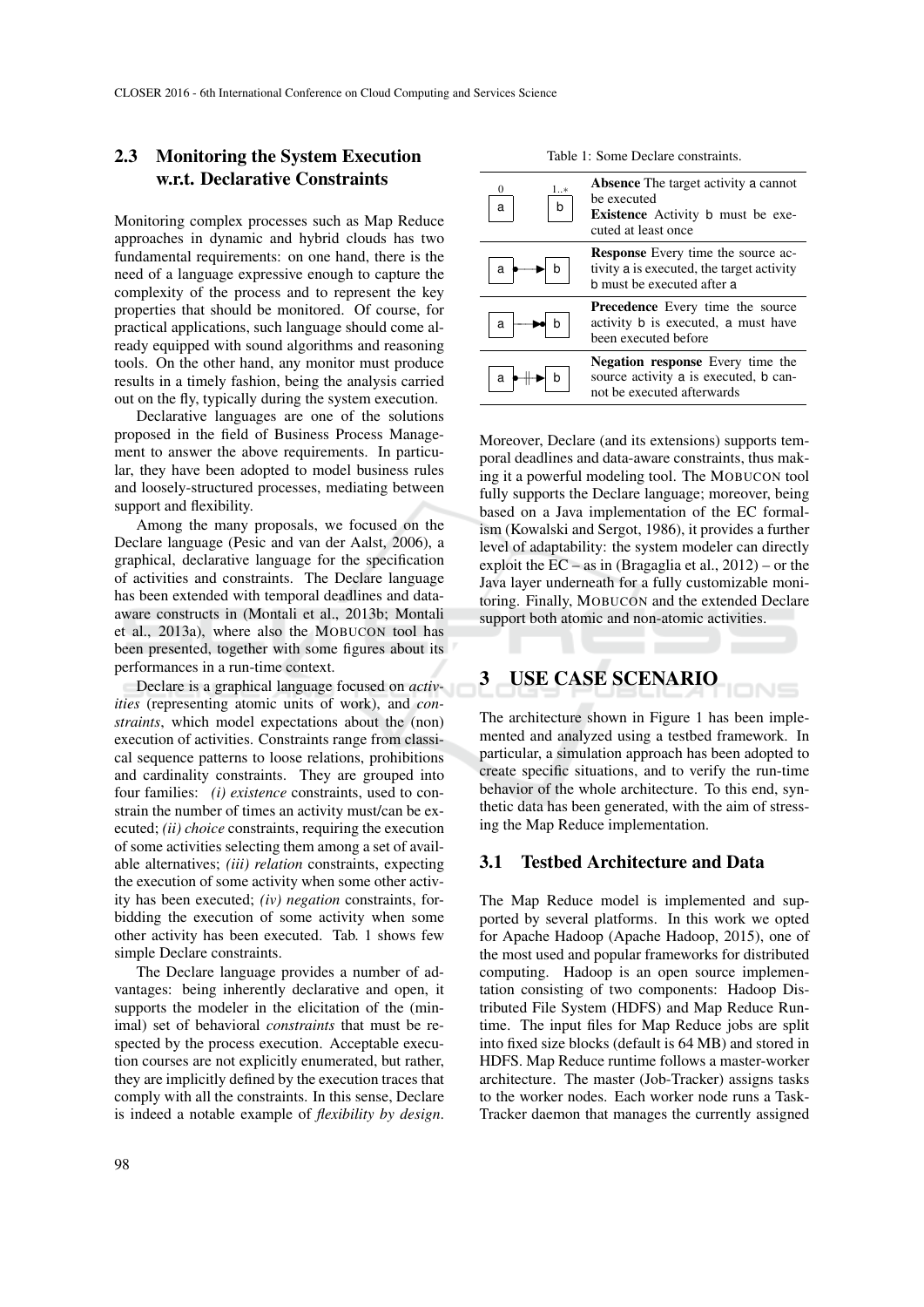task. Each worker node can have up to a predefined number of *mappers* and *reducers* simultaneously running. This concurrent execution is controlled through the concept of *slot*: a virtual container that can host a running task. The user can specify the number  $s_w$  of *slot*s for each worker *w*. This number should reflect the maximum number of processes that the worker can concurrently run (e.g., on a dual core with hyperthreading  $s_w$  is suggested to be 4). The Job-Tracker will assign to each worker a number  $n_w$  of tasks to be concurrently executed, such that the relation  $n_w \leq s_w$ is always guaranteed.

We define *S* as the total number of *slot*s in the MapReduce platform:

$$
S = \sum_{w} s_w \tag{1}
$$

The value in Eq. 1 also addresses the total number of tasks that the platform can concurrently execute.

For the sake of simplicity, we start focusing only on map phase deadlines because all the map tasks usually operates on similar volumes of data and we can assume that in a normal execution they will require similar amount of time – as also suggested by (Mattess et al., 2013). The deadline *t<sup>M</sup>* for each *mapper* can be evaluated as:

$$
t_M = \frac{D_M \cdot S}{M} \tag{2}
$$

Where  $D_M$  is the deadline for the execution of the map phase and *M* is the total number of mapper to be launched. Conversely, the amount of data processed by the reduce phase is unknown until all the *mappers* have completed, thus complicating the estimation of a deadline for each *reducer*.

Our Hadoop testbed is composed of 4 VMs: 1 master and 3 worker nodes. Each VM has 2 VCPUs, 4GB RAM and 20GB disk. At the cloud level we use 5 physical machines, each one with a Intel Core Duo CPU (3.06 GHz), 4GB RAM and 225GB HDD. Since a dual core machine (without hyperthreading) can concurrently execute at most two tasks, we assigned two *slot*s to each worker. Our Map Reduce platform can therefore execute up to six concurrent tasks  $(S = 6)$ .

As for the task type, we opted for a word count job, often used as a benchmark for assessing performances of a Map Reduce implementation. In our scenario we prepared a collection of 20 input files of 5MB each. Consequently, Hadoop Map Reduce Runtime launches  $M = 20$  *mappers* to analyze the input data. In this testbed, we would like to complete the map phase in  $D_M = 200$  seconds, so every map task should not exceed one minute execution.

According to the default Hadoop configuration, the output of all these *mappers* is analyzed by a single *reducer*. In order to emulate the critical condition of some tasks showing an anomalous behavior, we artificially modified 8 input files, so has to simulate a dramatic increase of the time required to complete the task. The *mappers* analyzing these blocks resulted to be 6 times slower than the normal ones.

Note that, as other MapReduce platforms, Hadoop has a fault tolerance mechanism to detect the slow tasks and relaunch them from the beginning on other – possibly more performing – workers. This solution is useful in case the problem is caused by architectural factors (poor performance or bandwidth saturation on the original worker), but is likely to be counter-productive when the execution slow down is related to the content of the data blocks involved. In that case indeed, the problem will occur again on the new worker. The only way to speed up the computation is by assigning to the newly provided workers other pending tasks in the queue, thus to increase the value of *S* for the MapReduce platform.

#### 3.2 Properties to be Monitored

In this work we mainly focus on time-constrained data insight: the aim is to identify as soon as possible the critical situation of the Map Reduce execution going to complete after a predefined deadline. Practically speaking, this correspond to situations where the total execution time of the Map Reduce is expected to stay within some (business-related) deadline: e.g., banks and financial bodies require to perform analyses of financial transactions during night hours, and to provide outcomes at the next work shift.

The MOBUCON framework already provides a model of activities execution, where a number of properties to be monitored are already directly supported. In particular, a support for non-atomic activities execution is proposed within the MOBUCON framework, where for each start of execution of a specific ID, a subsequent end of execution (with same ID) is expected. This feature has been particularly useful during the verification of our testbed, to identify a number of exceptions and worker faults due to problems and issues not directly related to the Map Reduce approach. For example, during our experiments we ignored fault events generated by power shortages of some of the PC composing the cloud. The out-ofthe-box support offered by MOBUCON was exploited to identify these situations and rule them out.

To detect problematic mappers, we decided to monitor a very simple Declare property between the start and the end of the elaboration of each mapper.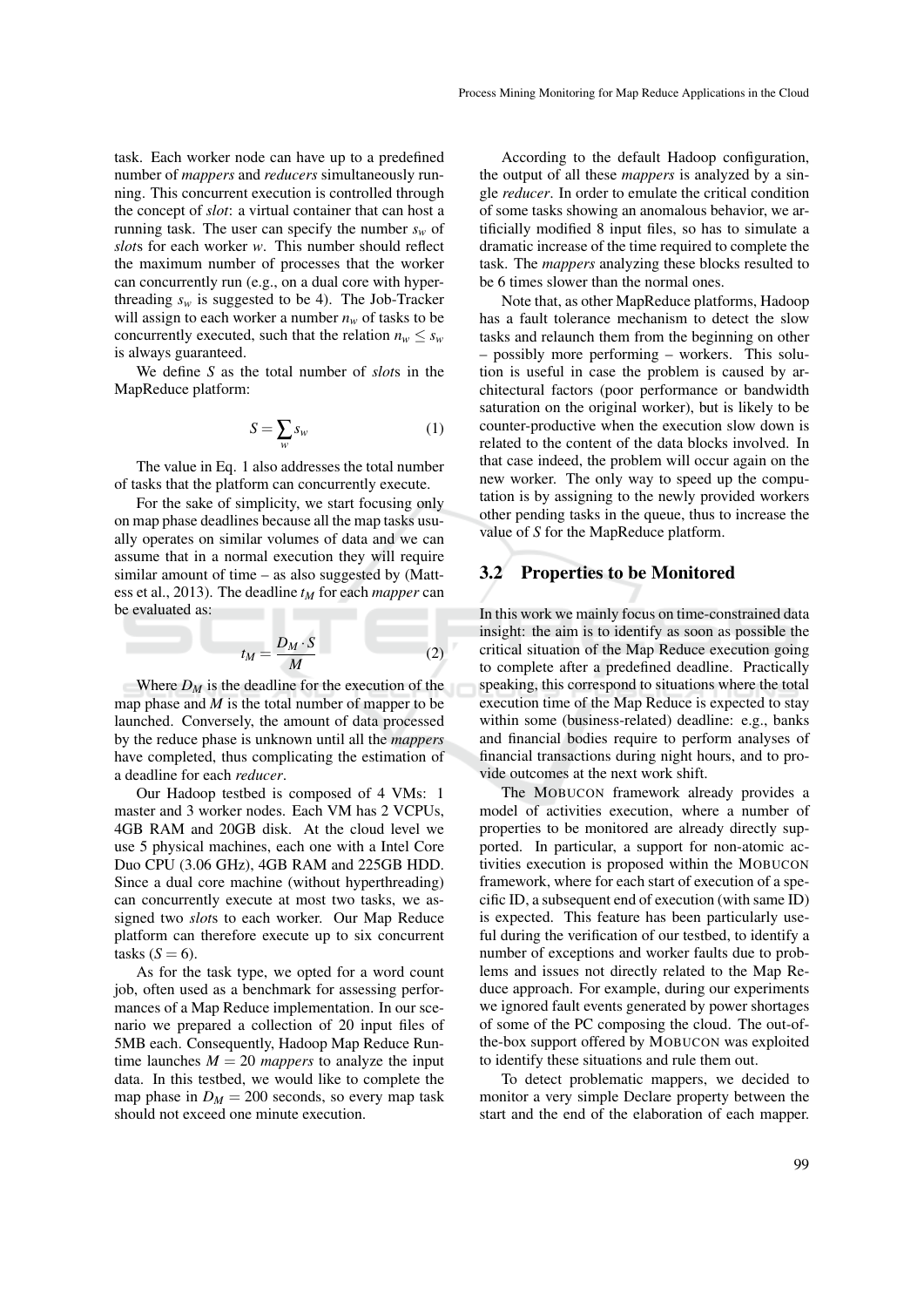

Figure 2: Declare Response constraint, with a metric temporal deadline.

Declare augmented with metric temporal deadlines as in (Montali et al., 2013b) was exploited to this end, and the constraint shown in Figure 2 illustrates the *Response* constraint we specified in MOBUCON. It simply states that after an event *Map start*, a corresponding event *Map end* should be observed, within zero and 60 seconds  $<sup>1</sup>$ . Notice that MOBUCON cor-</sup> relates different events on the basis of the *case*: i.e., it requires that every observed event belongs to a specific case, identified by a single case ID. To fulfill such requirement, we fed the MOBUCON monitor with the events logged by the Hadoop stack, and exploited the Map identifier (assigned by Hadoop to each mapper) as a *case ID*. This automatically ensures that each *Map start* event is indeed matched with the corresponding *Map end* event.

The constraint shown in Figure 2 allows us to detect mappers that are taking too much time to compute their task. The deadline set to 60 seconds has been chosen on the basis of the total completion time we want to respect while analyzing the simulation data. Naturally, some knowledge about the application domain is required to properly set such deadline. Mappers that violate the deadline are those that, unfortunately, were assigned a long task. This indeed would not be a problem for a single mapper. However, it could become a problem if a considerable number of mappers gets stuck on long tasks, as this might undermine the completion of the whole bunch of data within a certain deadline. Note that, if the user doesn't have any knowledge of the volume of data to be processed – and consequently, the number of map tasks to be launched is not known *a priori* –, this methodology allow him to still detect anomalies in the data that can require additional resources to speed up the computation. For example, the deadline for each map task can be computed at execution time by taking into account the average completion time for each completed mapper. The same approach can be used for the runtime estimation of the reduce phase deadline compliance.

Besides supporting the monitoring of Declare constraints, MOBUCON supports also the definition of user-specific properties. We exploited this feature and expressed a further property by means of the EC language. The property, that we named *long execution maps*, aims to capture all the mappers that have already violated the deadline, and that are still *active* (i.e., a start event has been seen for that mapper, and no end event has yet been observed). Such definition is given in terms of an EC axiom:

$$
\begin{array}{ll}\n\textit{initiates(} & \textit{deadline}.\textit{expired(A,ID)}, \\
\textit{stadline}.\textit{expired(A,ID)}, \\
\textit{status((ID, long\_execution \_maps), too\_long)}, \\
\textit{T} & \textit{holds\_at(status(i(ID, waiting \_task), pend), T)}, \\
\textit{holds\_at(status(i(ID, A), active), T)}.\n\end{array}
$$

We do not provide here all the details about the axiom – the interested reader can refer to (Kowalski and Sergot, 1986) for an introduction to EC. Intuitively, the axiom specifies that at any time instant  $T$ , the happening of the event *deadline expired*(*A*,*ID*) initiates the property *long execution maps* with value *too long* for the mapper *ID*, if that mapper was still active and there was a constraint *waiting task* still not fulfilled. The *waiting task* constraint is indeed the response constraint we discussed in Figure 2.

With the *long\_execution\_maps* property we can determine within the MOBUCON monitor which are the mappers that got stuck on some task. However, to establish if a problem occur to the overall system, we should aggregate this information, and consider for each time instant *how many* mappers are stuck w.r.t. the total number of available mappers. Exploiting the MOBUCON feature of supporting also a *healthiness function*, we provided the following function:

$$
System health = 1 - \frac{\#long\_execution\_maps}{\#total\_maps\_available}
$$
 (3)

In other words, the system health is expressed as the fraction of mappers that are not busy with a long task, over the total number of launched mappers. The lower the value, the higher the risk that the overall Hadoop framework gets stuck and violates some business deadline. In order to make the health function more responsive, we can define a window of map task to be considered in the computation of system health.

## 3.3 The Output from MOBUCON Monitor

In Figure 3, we show what happens when we analyze a word count execution on the Hadoop architecture described in Section 3.1, with respect to the properties discussed in Section 3.2. Note that, as we focus

<sup>&</sup>lt;sup>1</sup>MOBUCON accepts deadlines at different time units. In this paper we opted for expressing the time unit in terms of seconds, although depending on the application domain minutes or milliseconds might be better choices.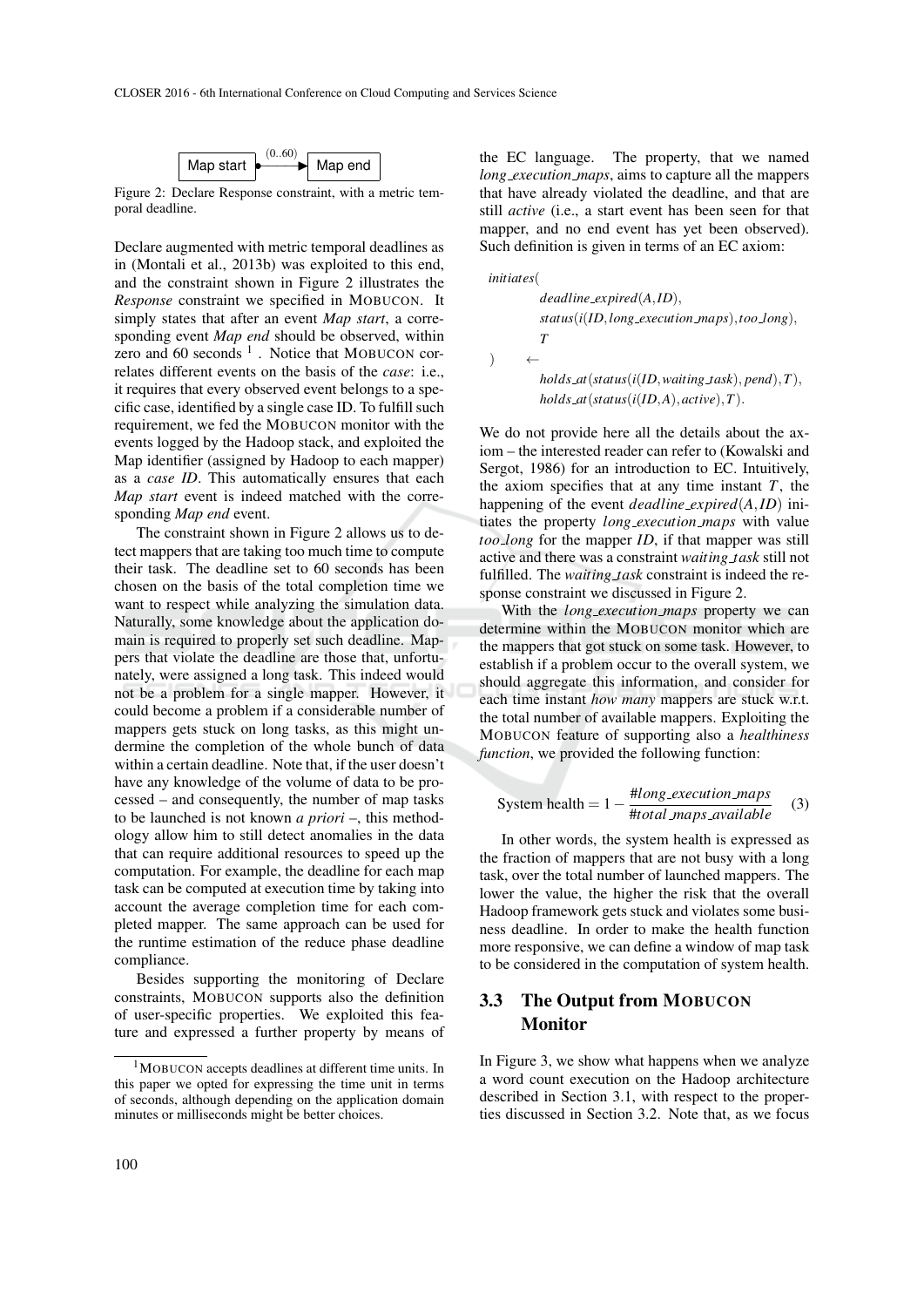

Figure 3: The output of the MOBUCON monitor for the execution of word count job on the given testbed.

on the performance of the system when data-specific factors slow down the computation, the declarative semantic employed and the results of the following evaluation are independent from the specific MapReduceencoded problem (e.g., word count, terasort, inverted index etc.).

Figure 3 is composed of four strips, representing the evolution of different properties during the execution. From top to bottom of the figure we have: the health function, graphical representation of the Declare constraint, *long execution maps* property and description of the events occurred in each time interval. In the latter in particular (bottom part of Figure 3), the observed events has starting labels ts or tc to represent the start and the completion of a task, respectively. There are also a number of events starting with the label time: these events represent the ticking of a reference clock, used by MOBUCON to establish when deadlines are expired.

The health function on top of Figure 3 is the one defined in Eq. 3: indeed, the system healthiness dramatically decreased when six over seven of the first mappers launched in our testbed got stuck in a long execution task. The *long execution maps* strip (third strip from the top in Figure 3) further clarifies the intervals during which the long map tasks exceed their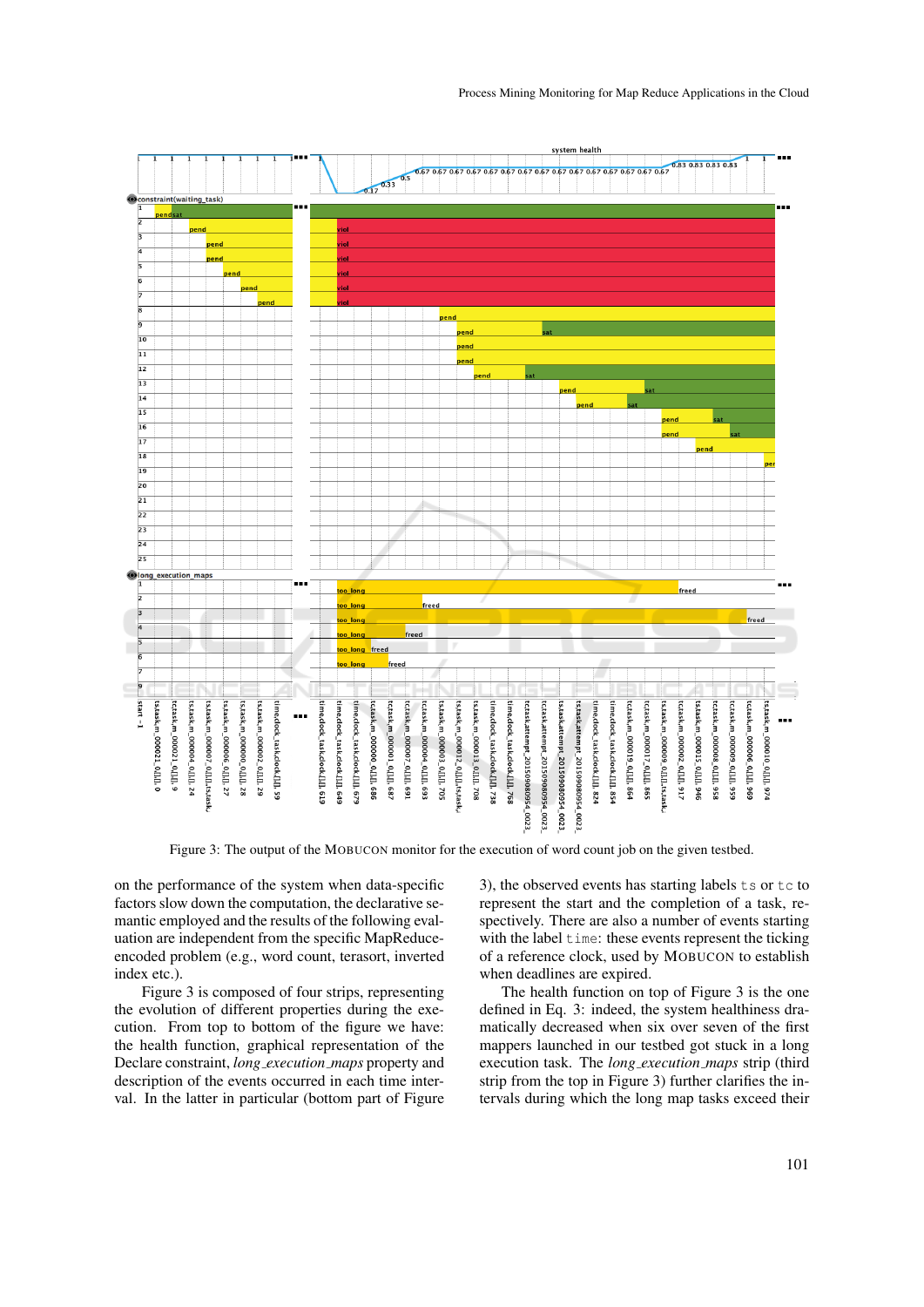

Figure 4: Output of the MOBUCON monitor subsequent to Figure 3.

time deadline.

Finally, the Declare response constraint strip (second strip from the top in Figure 3) shows the status of each mapper: when the mapper is executing, the status is named *pending* and it is indicated with a yellow bar. As soon as there is information about the violation of a deadline (because of a tick event from the reference clock), the horizontal bar representing the status switched from *pending* to *violated*, and the color is changed from bright yellow to red. Notice that once violated (red color), the response constraint remains as such: indeed, this is a consequence of the Declare semantics where no compensation mechanisms are considered.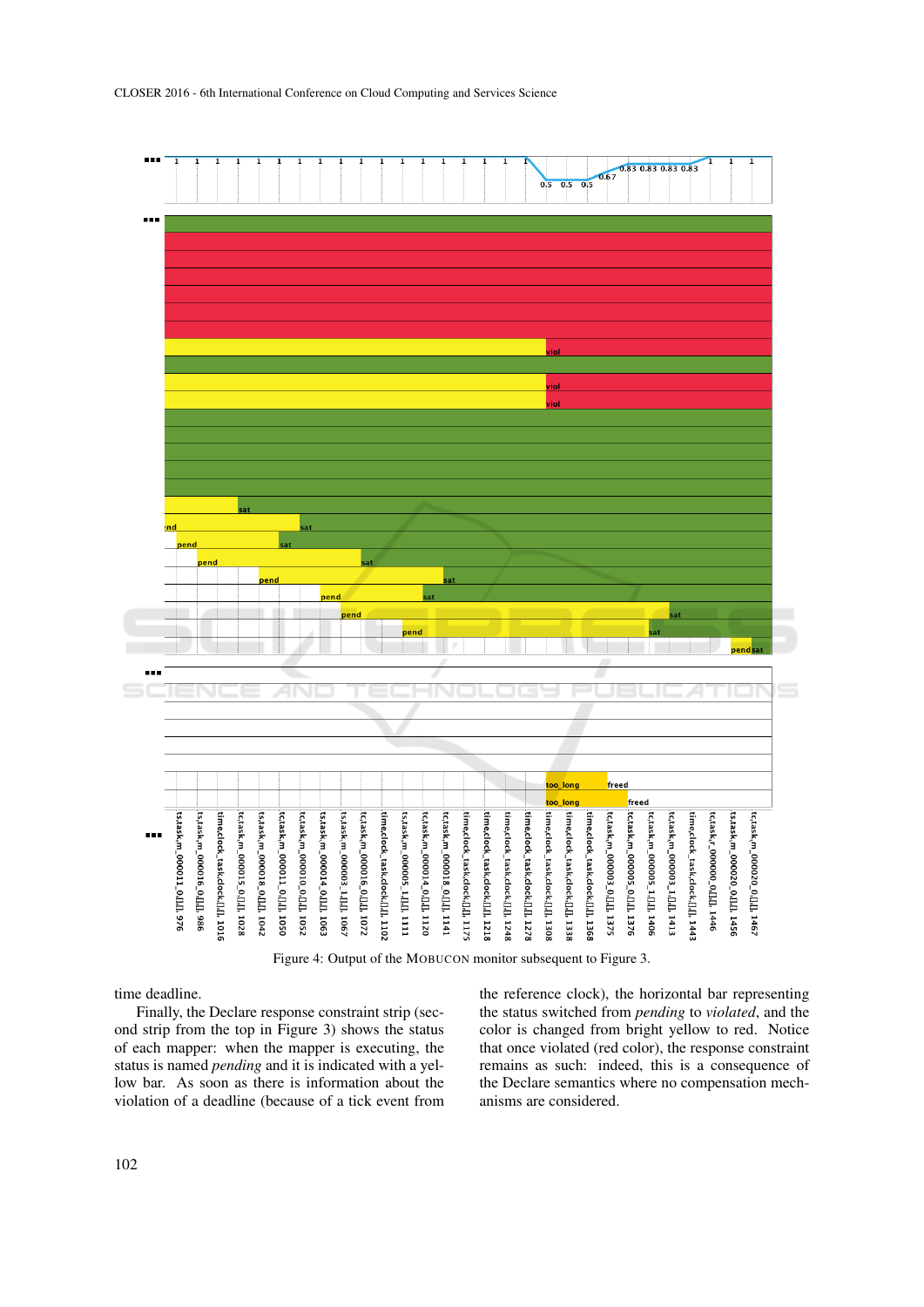For reasons of space, we provide in Figure 4 the evolution of our test (subsequent to what shown in Figure 3). As expected, the total number of mapper violating the deadline constraint is 8, as we provided 8 modified files in the input dataset. MOBUCON is therefore able to suddenly and efficiently identify any anomaly in the Hadoop execution (according to simple user-defined constraints).

The health function values in the output of MOBUCON monitor can be used to determine when a recovery action is needed. The intervention can be dynamically triggered by a simple threshold mechanism over the health function or by a more complex user-defined policy (e.g., implementing an hysteresis cycle), possibly specified with a declarative approach.

Once the number of additional Hadoop workers needed is determined, Map Reduce Auto-scaling Engine relays on HyIaaS for the provisioning of VMs over a single public cloud or federated hybrid environment.

During the evaluation depicted in Figure 3 and 4, 85 events are processed by the MOBUCON monitor in 285 milliseconds (worst case over 10 evaluations). Thanks to the high expressiveness of the adopted declarative language, the user can define complex constraints, thus increasing the computational cost of the runtime monitoring. We are aware that, under this condition, the system can suffer a penalty in the execution time and the described method can show limits when dealing with fast monitored tasks (i.e., the time between task start and task end events is too short for the Monitoring component to evaluate the compliance). Nevertheless, in the envisioned MapReduce scenario, the average duration time is in general higher than the time required by MOBUCON to check the constraints. Furthermore, since the recovery action to provide additional workers is intrinsically time consuming (tens of minutes), the Monitoring component is not requested to be responsive in the order of sub-seconds. Therefore, we can state that the time to detect anomalies shown in Figure 3 and 4 is acceptable for the envisioned scenario.

## 4 RELATED WORK

Cloud computing is currently used for a wide and heterogeneous range of tasks. It is particularly useful as elastic provider of virtual resources, able to contribute to heavy computing tasks.

Data-intensive applications are an example of resource demanding tasks. A widely adopted programming model for this scenario is MapReduce (Dean and Ghemawat, 2008), whose execution can

be supported by platforms such as Hadoop (Apache Hadoop, 2015), possibly in a cloud computing infrastructure. We tested our system with MapReduce applications, choosing Hadoop as execution engine.

Recently, a lot of work has focused on cloud computing for the execution of big data applications: as pointed out in (Collins, 2014), the relationship between big data and the cloud is very tight, because collecting and analyzing huge and variable volumes of data require infrastructures able to dynamically adapt their size and their computing power to the application needs. The work (Chen et al., 2014a) presents an accurate model for optimal resource provisioning useful to operate MapReduce applications in public clouds. Similarly, (Palanisamy et al., 2015) deals with optimizing the allocation of VMs executing MapReduce jobs in order to minimize the infrastructure cost in a cloud datacenter. In the same single-cloud scenario, the work (Rizvandi et al., 2013) focuses on the automatic estimation of MapReduce configuration parameters, while (Verma et al., 2011) proposes a resource allocation algorithm able to estimate the amount of resources required to meet MapReduce-specific performance goals. However, these models were not intended to address the challenges of the hybrid cloud scenario, which is a possible target environment for the provisioning of additional VMs in our system thanks to the underlying HyIaaS layer.

More similarly to our approach, cloud bursting techniques has been adopted for scaling MapReduce applications in the work(Mattess et al., 2013), which presents an online provisioning policy to meet a deadline for the Map phase. Differently from our approach, (Mattess et al., 2013) focuses on the prediction of the execution time for the Map phase with a traditional approach to monitoring, which introduces complexity in the implementation and tuning, whereas our solution can benefit from a simple enunciation of the system properties relaying on Declare language.

Also the work presented in (Kailasam et al., 2014) deals with cloud monitoring/management for big data applications. It proposes an extension of the MapReduce model to avoid the shortcomings of high latencies in inter-cloud data transfer: the computation inside the on-premise cloud follows the batch MapReduce model, while in the public cloud a stream processing platform called Storm is used. The resulting system shows significant benefits. Differently from (Kailasam et al., 2014), we chose to keep complete transparency and uniformity with respect to the allocation of the working nodes and their configuration.

As regards the use of EC for verification and mon-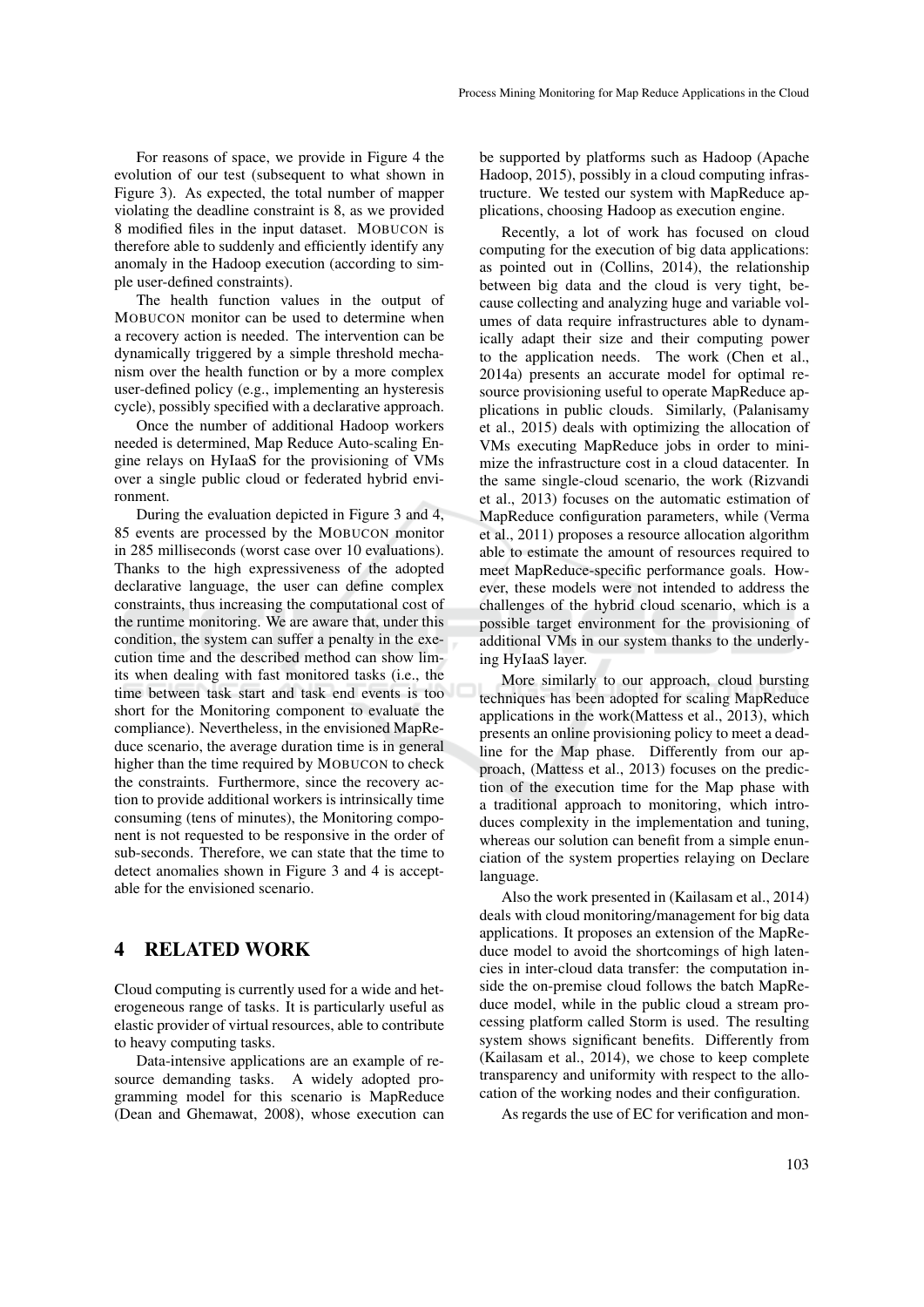itoring, several examples can be found in letterature in different application domains but we are not aware of any work applying it to the monitoring of MapReduce jobs in a cloud environment. EC has been used in various fields to verify the compliance of a system to user-defined behavioral properties. For example, (Spanoudakis and Mahbub, 2006), (Farrel et al., 2005) exploit ad-hoc event processing algorithms to manipulate events and fluents, written in JAVA. Differently from MOBUCON they do not have an underlying formal basis, and they cannot take advantage of the expressiveness and computational power of logic programming.

Several authors – (Giannakopoulou and Havelund, 2001), (Bauer et al., 2011) – have investigated the use of temporal logics – Linear Temporal Logic (LTL) in particular – as a declarative language for specifying properties to be verified at runtime. Nevertheless, these approaches lack the support of quantitative time constraints, non-atomic activities with identifierbased correlation, and data-aware conditions. These characteristics – supported by MOBUCON – are instead very important in our application domain.

### 5 CONCLUSIONS

This work present a framework architecture that encapsulates an application level platform for dataprocessing. The system lends the Map Reduce infrastructure the ability to autonomously check the execution, detecting bottlenecks and constraint violations through Business Process Management techniques with a *best effort* approach.

Focusing on *activities* and *constraints*, the use of Declare language has shown significant advantages in the monitoring system implementation and customization.

Although this work represents just a first step towards an auto-scaling engine for Map Reduce, its declarative approach to the monitoring issue shows promising results, both regarding the reactivity to critical conditions and the simplification in monitoring constraint definition.

For the future, we plan to employ the defined framework architecture to test various diagnosis and recovery policies and verify the efficacy of the overall auto-scaling engine in a wider scenario (i.e., with a higher number of Map Reduce workers involved).

Finally, particular attention will be given to the hybrid cloud scenario, where the HyIaaS component is employed to transparently perform VM provisioning either on an on-premise internal or an off-premise public cloud. In case of a hybrid deploy, several additional constraints will need to be taken into account (e.g., the limited inter-cloud bandwidth), thus further complicating the implemented monitoring and recovery policies. Nevertheless, we believe that a declarative approach to the problem can contribute to significantly simplify the implementation of the solution.

### REFERENCES

- Amazon Cloud Watch (2015). Amazon cloud monitor system. https://aws.amazon.com/it/cloudwatch/. Web Page, last visited in Dec. 2015.
- Apache Hadoop (2015). Apache software foundation. https://hadoop.apache.org/. Web Page, last visited in Dec. 2015.
- Apache Spark (2015). Apache software foundation. http://spark.apache.org. Web Page, last visited in Dec. 2015.
- Armbrust, M., Fox, O., and R., G. (2009). Above the clouds: A berkeley view of cloud computing. Technical report, Electrical Engineering and Computer Sciences University of California at Berkeley.
- Bauer, A., Leucker, M., and Schallhart, C. (2011). Runtime verification for ltl and tltl. *ACM Trans. Softw. Eng. Methodol.*, 20(4):14:1–14:64.
- Bragaglia, S., Chesani, F., Mello, P., Montali, M., and Torroni, P. (2012). Reactive event calculus for monitoring global computing applications. In *Logic Programs, Norms and Action*. Springer.
- Ceilometer, O. (2015). the openstack monitoring module. https://wiki.openstack.org/wiki/ceilometer.
- Chen, K., Powers, J., Guo, S., and Tian, F. (2014a). Cresp: Towards optimal resource provisioning for mapreduce computing in public clouds. *Parallel and Distributed Systems, IEEE Transactions on*, 25(6):1403–1412.
- Chen, M., Mao, S., and Liu, Y. (2014b). Big data: A survey. *Mobile Networks and Applications*, Volume 19(2):171–209.
- Collins, E. (2014). Intersection of the cloud and big data. *Cloud Computing, IEEE*, 1(1):84–85.
- Dean, J. and Ghemawat, S. (2008). Mapreduce: Simplified data processing on large clusters. *Commun. ACM*, 51(1):107–113.
- Farrel, A., Sergot, M., Salle, M., and Bartolini, C. (2005). ` Using the event calculus for tracking the normative state of contracts. *International Journal of Cooperative Information Systems*, 14(02n03):99–129.
- Giannakopoulou, D. and Havelund, K. (2001). Automatabased verification of temporal properties on running programs. In *Automated Software Engineering, 2001. (ASE 2001). Proceedings. 16th Annual International Conference on*, pages 412–416.
- Kailasam, S., Dhawalia, P., Balaji, S., Iyer, G., and Dharanipragada, J. (2014). Extending mapreduce across clouds with bstream. *Cloud Computing, IEEE Transactions on*, 2(3):362–376.